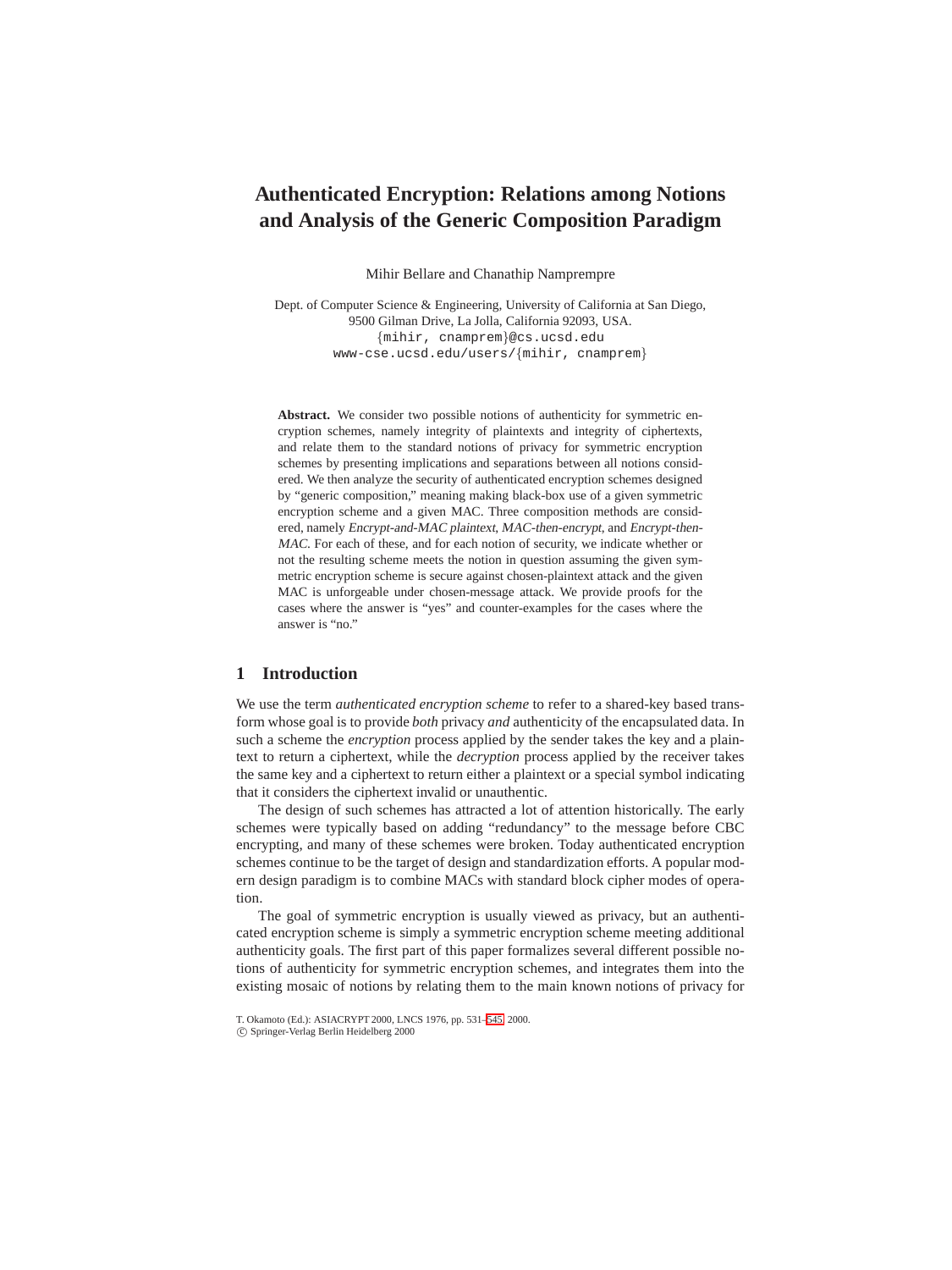symmetric encryption, via implications and separations in the style of [\[3\]](#page-13-0). The second part of this paper is motivated by emerging standards such as [\[16\]](#page-14-1) which design authenticated encryption schemes by what we call "generic composition" of encryption and MAC schemes. We analyze, with regard to meeting the previous notions, several generic composition methods. Let us now look at these items in more detail.

## **1.1 Relations among Notions**

Privacy goals for symmetric encryption schemes include indistinguishability and nonmalleability, each of which can be considered under either chosen-plaintext or (adaptive) chosen-ciphertext attack, leading to four notions of security we abbreviate IND-CPA, IND-CCA, NM-CPA, NM-CCA. (The original definitions were in the asymmetric setting [\[12,](#page-14-2)[10](#page-14-3)[,18\]](#page-14-4) but can be "lifted" to the symmetric setting using the encryption oracle based template of [\[2\]](#page-13-1)). The relations among these notions are wellunderstood [\[3,](#page-13-0)[11\]](#page-14-5). (These papers state results for the asymmetric setting, but as noted in [\[3\]](#page-13-0) it is an easy exercise to transfer them to the symmetric setting.)

We consider two notions of integrity (we use the terms authenticity and integrity interchangeably) for symmetric encryption schemes. INT-PTXT (integrity of plaintexts) requires that it be computationally infeasible to produce a ciphertext decrypting to a message which the sender had never encrypted, while INT-CTXT (integrity of ciphertexts) requires that it be computationally infeasible to produce a ciphertext not previously produced by the sender, regardless of whether or not the underlying plaintext is "new." (In both cases, the adversary is allowed a chosen-message attack.) The first of these notions is the more natural security requirement while the interest of the second, stronger notion is perhaps more in the implications we discuss below.

These notions of authenticity are by themselves quite disjoint from the notions of privacy; for example, sending the message in the clear with an accompanying (strong) MAC achieves INT-CTXT but no kind of privacy. To make for useful comparisons, we consider each notion of authenticity coupled with IND-CPA, the weakest notion of privacy; namely the notions on which we focus for comparison purposes are INT-PTXT ∧ IND-CPA and INT-CTXT ∧ IND-CPA. (Read "∧" as "and".)

Figure [1](#page-2-0) shows the graph of relations between these notions and the above-mentioned older ones in the style of [\[3\]](#page-13-0). An "implication"  $A \rightarrow B$  means that every symmetric encryption scheme meeting notion **A** also meets notion **B**. A "separation"  $A \nightharpoonup B$  means that there exists a symmetric encryption scheme meeting notion A but not notion **B**. (This under the minimal assumption that some scheme meeting notion **A** exists since otherwise the question is moot.) Only a minimal set of relations is explicitly indicated; the relation between any two notions can be derived from the shown ones. (For example, IND-CCA does not imply INT-CTXT∧IND-CPA because otherwise, by following arrows, we would get IND-CCA  $\rightarrow$  INT-PTXT  $\land$  IND-CPA contradicting a stated separation.) The dotted lines are reminders of existing relations while the numbers annotating the dark lines are pointers to Propositions or Theorems in this paper.

A few points may be worth highlighting. Integrity of ciphertexts —even when coupled only with the weak privacy requirement IND-CPA— emerges as the most powerful notion. Not only does it imply security against chosen-ciphertext attack, but it is strictly stronger than this notion. Non-malleability —whether under chosen-plaintext or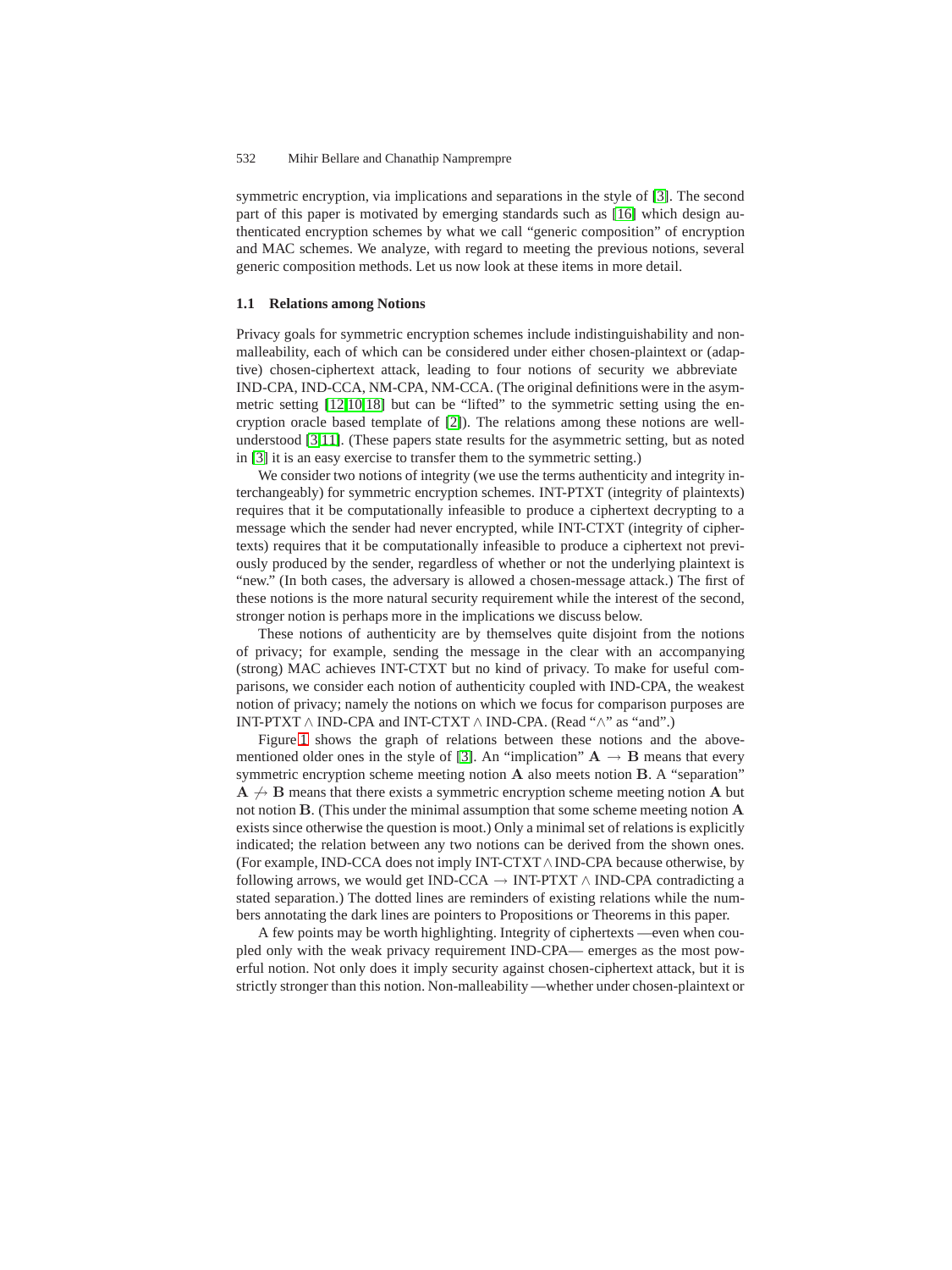

<span id="page-2-0"></span>**Fig. 1. Relations among notions of symmetric encryption:** An arrow denotes an implication while a barred arrow denotes a separation. The full arrows are relations proved in this paper, annotated with the number of the corresponding Proposition or Theorem, while dotted arrows are reminders of existing relations, annotated with citations to the papers establishing them.

chosen-ciphertext attack— does not imply any type of integrity. The intuitive reason is that non-malleability only prevents the generation of ciphertexts whose plaintexts are meaningfully related to those of some challenge ciphertexts, while integrity requires it to be hard to generate ciphertexts of new plaintexts even if these are unrelated to plaintexts underlying any existing ciphertexts. Finally, INT-PTXT∧IND-CPA does not imply INT-CTXT ∧ IND-CPA.

## **1.2 Analysis of Generic Composition**

There are many possible ways to design authenticated encryption schemes. We focus in this paper on "generic composition:" simply combine a standard symmetric encryption scheme with a MAC in some way. There are a few possible ways to do it, and our goal is to analyze and compare their security. (The motivation, as we will argue, is that these "obvious" methods, as often the case in practice, remain the most pragmatic from the point of view of performance and security architecture design.)

GENERIC COMPOSITION. Assume we are given a symmetric encryption scheme  $S\mathcal{E}$ specified by an encryption algorithm  $\mathcal E$  and a decryption algorithm  $\mathcal D$ . (Typically this will be a block cipher mode of operation.) Also assume we are given a message authentication scheme  $MA$  specified by a tagging algorithm  $T$  and a tag verifying algorithm  $V$  and meeting some appropriate notion of unforgeability under chosen-message attack. (Possibilities include the CBC-MAC, HMAC [\[1\]](#page-13-2), or UMAC [\[8\]](#page-13-3)). We consider the following methods of "composing" these schemes in order to create an authenticated encryption scheme meeting either INT-CTXT ∧ IND-CPA or INT-PTXT ∧ IND-CPA. We call them "generic" because the algorithms of the authenticated encryption scheme appeal to the given ones as black-boxes only: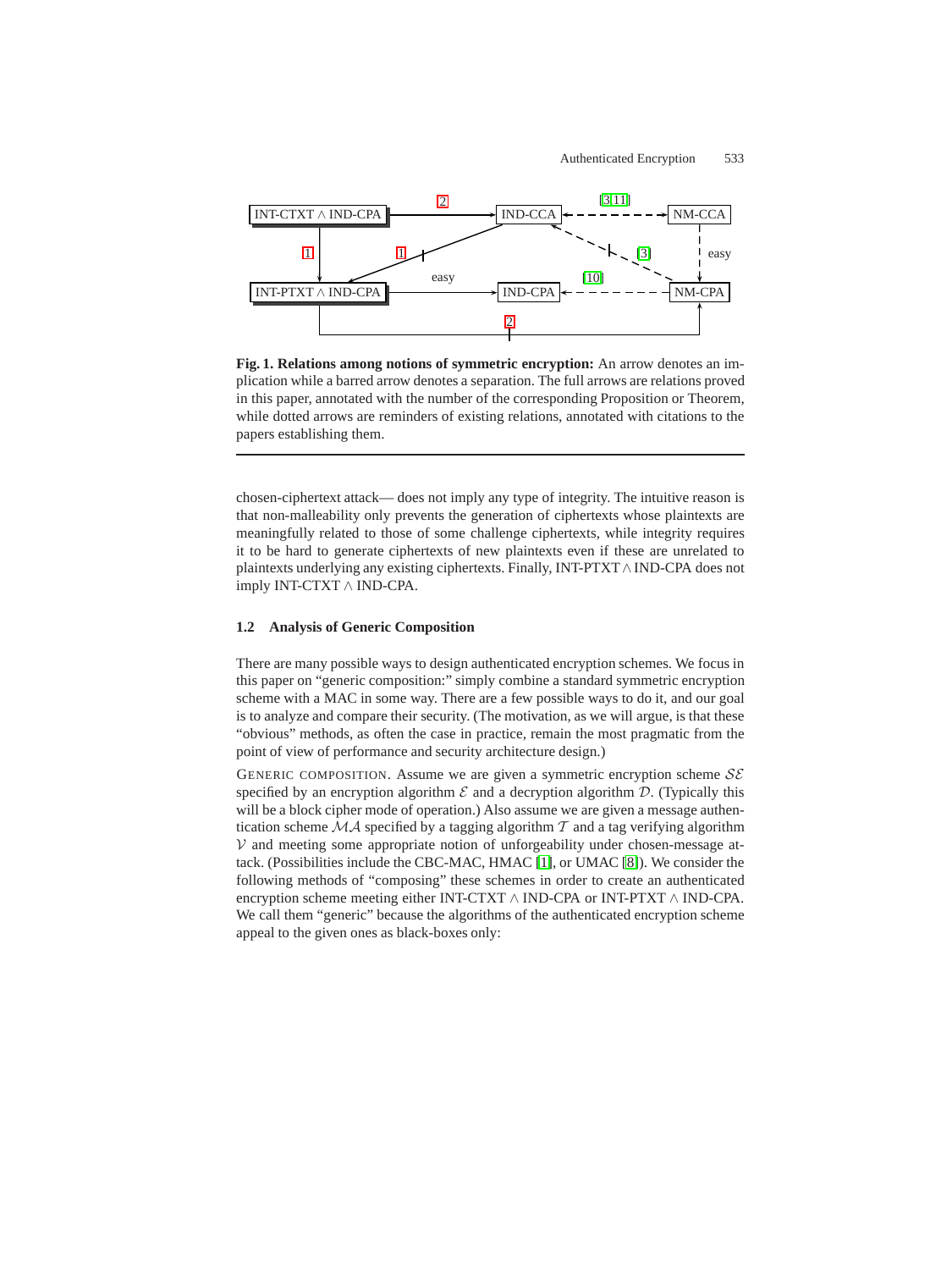| <b>Composition Method</b>            | <b>Privacy</b> |          |            | <b>Integrity</b>                         |                  |
|--------------------------------------|----------------|----------|------------|------------------------------------------|------------------|
|                                      |                |          |            | IND-CPA IND-CCA NM-CPA INT-PTXT INT-CTXT |                  |
| Encrypt-and-MAC plaintext   insecure |                | insecure | insecure   | secure                                   | <i>s</i> nsecure |
| $MAC-then-encrypt$                   | secure         | insecure | insecure l | secure                                   | insecure         |
| $\text{Encrypt-then-MAC}$            | secure         | insecure | insecure l | secure                                   | <i>s</i> nsecure |

<span id="page-3-1"></span>**Fig. 2.** Summary of security results for the composed authenticated encryption schemes under the assumption that the given encryption scheme is IND-CPA and the given MAC is weakly unforgeable.

| <b>Composition Method</b>            | <b>Privacy</b> |          |          | <b>Integrity</b>                         |                  |
|--------------------------------------|----------------|----------|----------|------------------------------------------|------------------|
|                                      |                |          |          | IND-CPA IND-CCA NM-CPA INT-PTXT INT-CTXT |                  |
| Encrypt-and-MAC plaintext   insecure |                | insecure | insecure | secure                                   | <i>s</i> nsecure |
| MAC-then-encrypt                     | secure         | insecure | insecure | secure                                   | <i>s</i> nsecure |
| Encrypt-then-MAC                     | secure         | secure   | secure   | secure                                   | secure           |

<span id="page-3-2"></span>**Fig. 3.** Summary of security results for the composed authenticated encryption schemes under the assumption that the given encryption scheme is IND-CPA and the given MAC is strongly unforgeable.

- Encrypt-and-MAC plaintext:  $\overline{\mathcal{E}}_{K_e,K_m}(M) = \mathcal{E}_{K_e}(M) || T_{K_m}(M)$ .<sup>[1](#page-3-0)</sup> Namely, encrypt the plaintext and append a MAC of the plaintext "Decrypt+verify" is percrypt the plaintext and append a MAC of the plaintext. "Decrypt+verify" is performed by first decrypting to get the plaintext and then verifying the tag.
- MAC-then-encrypt:  $\overline{\mathcal{E}}_{K_e,K_m}(M) = \mathcal{E}_{K_e}(M||T_{K_m}(M))$ . Namely, append a MAC to the plaintext and then encrypt them together. "Decrypt+verify" is performed by first decrypting to get the plaintext and candidate tag, and then verifying the tag.
- Encrypt-then-MAC:  $\overline{\mathcal{E}}_{K_e,K_m}(M) = C||T_{K_m}(C)$  where  $C = \mathcal{E}_{K_e}(M)$ . Namely, encrypt the plaintext to get a ciphertext C and append a MAC of C. "Decrypt+verify" is performed by first verifying the tag and then decrypting  $C$ . This is the method of Internet RFC [\[16\]](#page-14-1).

Here  $\overline{\mathcal{E}}$  is the encryption algorithm of the authenticated encryption scheme while the "decrypt+verify" process specifies a decryption algorithm  $D$ . The latter will either return a plaintext or a special symbol indicating that it considers the ciphertext unauthentic.

SECURITY RESULTS. Figure [2](#page-3-1) and Figure [3](#page-3-2) summarize the security results for the three composite authenticated encryption schemes. (We omit NM-CCA since it is equivalent to IND-CCA). Figure [2](#page-3-1) shows the results assuming that the base MAC is weakly unforgeable while Figure [3](#page-3-2) shows the results assuming that the MAC is strongly unforge-

<span id="page-3-0"></span>Here (and everywhere in this paper) "||" denotes an operation that combines several strings into one in such a way that the constituent strings are uniquely recoverable from the final one. (If lengths of all strings are fixed and known, concatenation will serve the purpose.)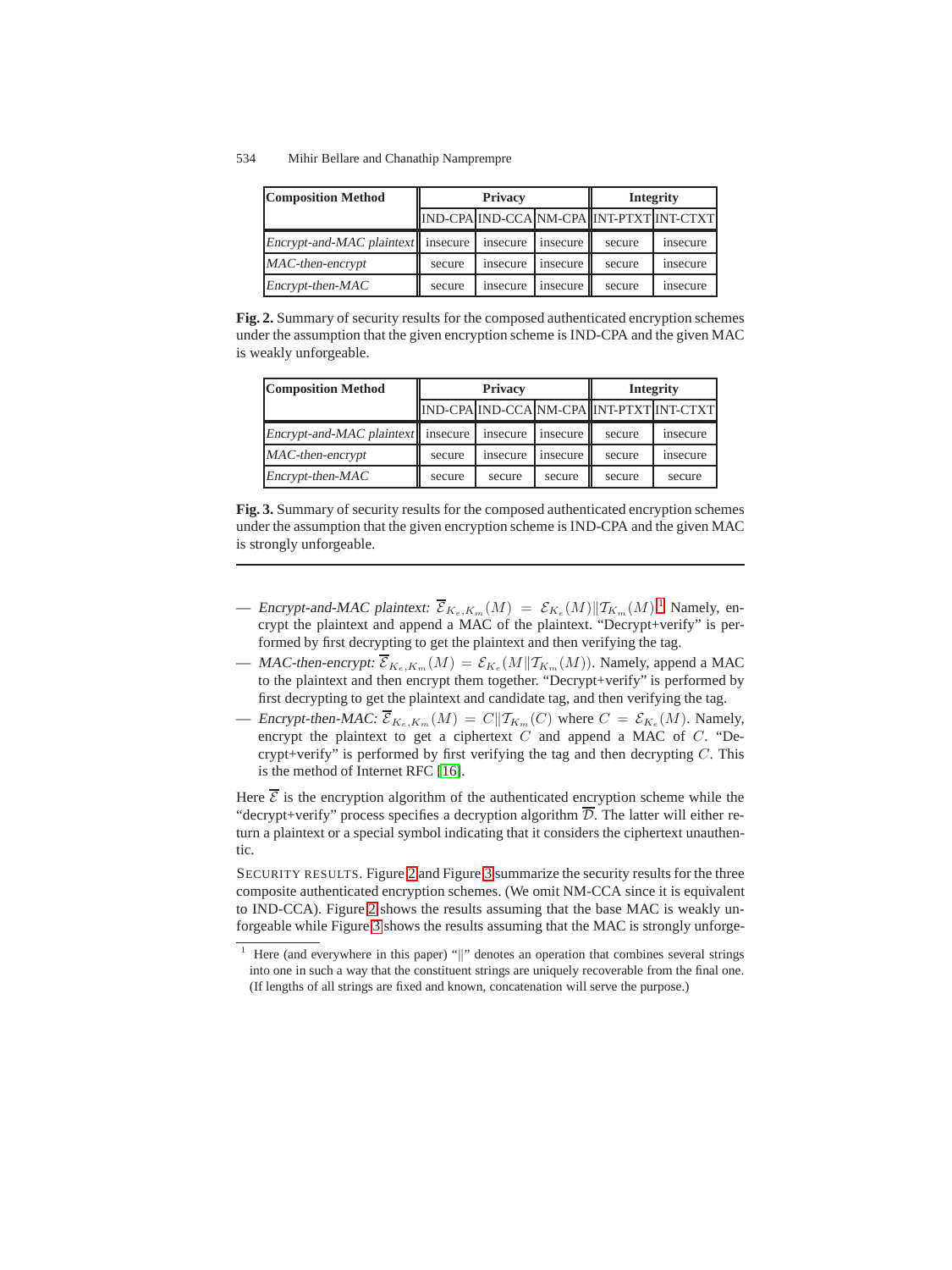able. Weak unforgeability is the standard notion [\[4\]](#page-13-4)— it should be computationally infeasible for the adversary to find a message-tag pair in which the message is "new," even after a chosen-message attack. Strong unforgeability requires that it be computationally infeasible for the adversary to find a new message-tag pair even after a chosenmessage attack. (The message does not have to be new as long as the output tag was not previously attached to this message by the legitimate parties.) We note that any pseudorandom function is a strongly unforgeable MAC, and most practical MACs seem to be strongly unforgeable. Therefore, analyzing the composition methods under this notion is a realistic and useful approach. Entries in the above tables have the following meaning:

- Secure: The composite encryption scheme in question is proven to meet the security requirement in question, assuming only that the component encryption scheme meets IND-CPA and the message authentication scheme is unforgeable under chosen-message attack.
- Insecure: There exists *some* IND-CPA secure symmetric encryption and some message authentication scheme unforgeable under chosen-message attack such that the composite scheme based on them does not meet the security requirement in question.

As we can see from Figure [3,](#page-3-2) the encrypt-then-MAC method of [\[16\]](#page-14-1) is secure from all points of view, making it a good choice for a standard.

The use of a generic composition method secure in the sense above is advantageous from the point of view both of performance and of security architecture. The performance benefit arises from the presence of fast MACs such as HMAC [\[1\]](#page-13-2) and UMAC [\[8\]](#page-13-3). The architectural benefits arise from the stringent notion of security being used. To be secure, the composition must be secure for *all* possible secure instantiations of its constituent primitives. (If it is secure for some instantiations but not others, we declare it insecure.) An application can thus choose a symmetric encryption scheme and a message authentication scheme independently (these are usually already supported by existing security analyses) and then appeal to some fixed and standard composition technique to combine them. No tailored security analysis of the composed scheme is required.

In Section [4](#page-10-4) we state formal theorems to support the above claims, providing quantitative bounds for the positive results, and counter-examples with attacks for the negative result. For brevity, we provide theorems and proofs for only the results in Figure [3](#page-3-2) (i.e. the strong MAC case).

QUANTITATIVE RESULTS AND COMPARISONS. Above we have discussed our results at a qualitative level. Each result also has a quantitative counterpart; these are what our theorems actually state and prove. These "concrete security" analyses enable a designer to estimate the security of the authenticated encryption scheme in terms of that of its components. All the reductions in this paper are tight, meaning there is little to no loss of security.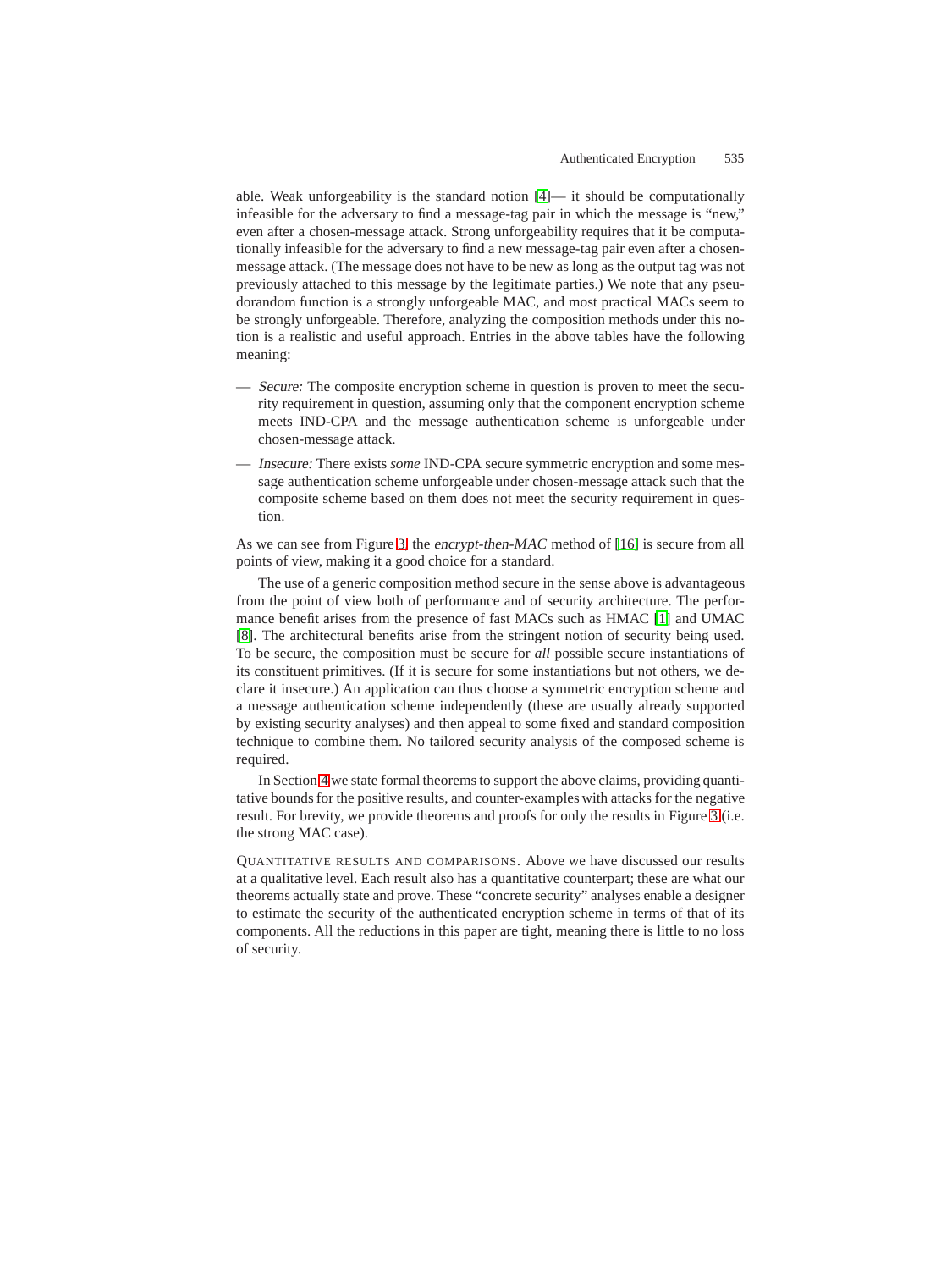#### **1.3 Related Work**

The notions IND-CCA, NM-CCA were denoted IND-CCA2 and NM-CCA2, respectively, in [\[3\]](#page-13-0). The chosen-ciphertext attacks here are the adaptive kind [\[18\]](#page-14-4). Consideration of non-adaptive chosen-ciphertext attacks [\[17\]](#page-14-6) leads to two more notions, denoted IND-CCA1 and NM-CCA1 by [\[3\]](#page-13-0), who worked out the relations between six notions of privacy, these two and the four we consider here. (Their results hold for both the asymmetric and the symmetric settings, as mentioned before.) Three additional notions of privacy are considered and related to these six by [\[14\]](#page-14-7). In this paper, we have for simplicity avoided consideration of all the possible notions of privacy, focusing instead on what we consider the (four) main ones and their relations to the notions of authenticity. Relations of the remaining notions of privacy to the notions of authenticity considered here can be easily worked out.

Authenticity of an encryption scheme has been understood as a goal by designers for many years. The first formalization of which we are aware is that of [\[6\]](#page-13-5). (Early versions of their work date to 1998.) The notion they formalized was INT-CTXT. The formalization of INT-PTXT we use here seems to be new. In independent and concurrent work (both papers were submitted to FSE00) Katz and Yung [\[15\]](#page-14-8) formalize INT-CTXT plus two other notions of authenticity not considered here. They also observe the implication INT-CTXT ∧ IND-CPA → IND-CCA.

Generic composition is one of many approaches to the design of authenticated encryption schemes. Two more general approaches are "encryption with redundancy" append redundancy to the message before encrypting, the latter typically with some block cipher mode of operation— and "encode then encipher" [\[6\]](#page-13-5) —add randomness and redundancy and then encipher rather than encrypt. As indicated above, attacks have been found on many encrypt with redundancy schemes. Encode then encipher, however, can be proven to work [\[6\]](#page-13-5) —meaning yields schemes achieving INT-CTXT ∧ IND-CPA— but requires a variable-input length pseudorandom permutation, which can be relatively expensive to construct. In addition, there are many specific schemes. One such scheme is the RPC mode of [\[15\]](#page-14-8) but it is computation and space inefficient compared to the generic composition methods. (Processing an  $n$ -block plaintext requires  $(1 + c)n$  block cipher computations and results in a ciphertext of this many blocks, where  $c \geq 0.3$ .) Another scheme is the elegant IACBC mode of Jutla [\[13\]](#page-14-9) which uses  $n + O(\log n)$  block cipher operations to process an *n*-block plaintext. Implementation and testing would be required to compare its speed with that of generic composition methods that use fast MACs (cf. [\[1](#page-13-2)[,8\]](#page-13-3)).

Authenticated encryption is not the only approach to achieving security against chosen-ciphertext attacks. Direct approaches yielding more compact schemes have been provided by Desai [\[9\]](#page-14-10).

### **2 Definitions**

We present definitions for symmetric encryption following [\[2\]](#page-13-1), first specifying the *syntax* —meaning what kinds of algorithms make up the scheme— and then specifying formal security measures. Associated with each scheme, each notion of security and each adversary is an advantage function that measures the success probability of this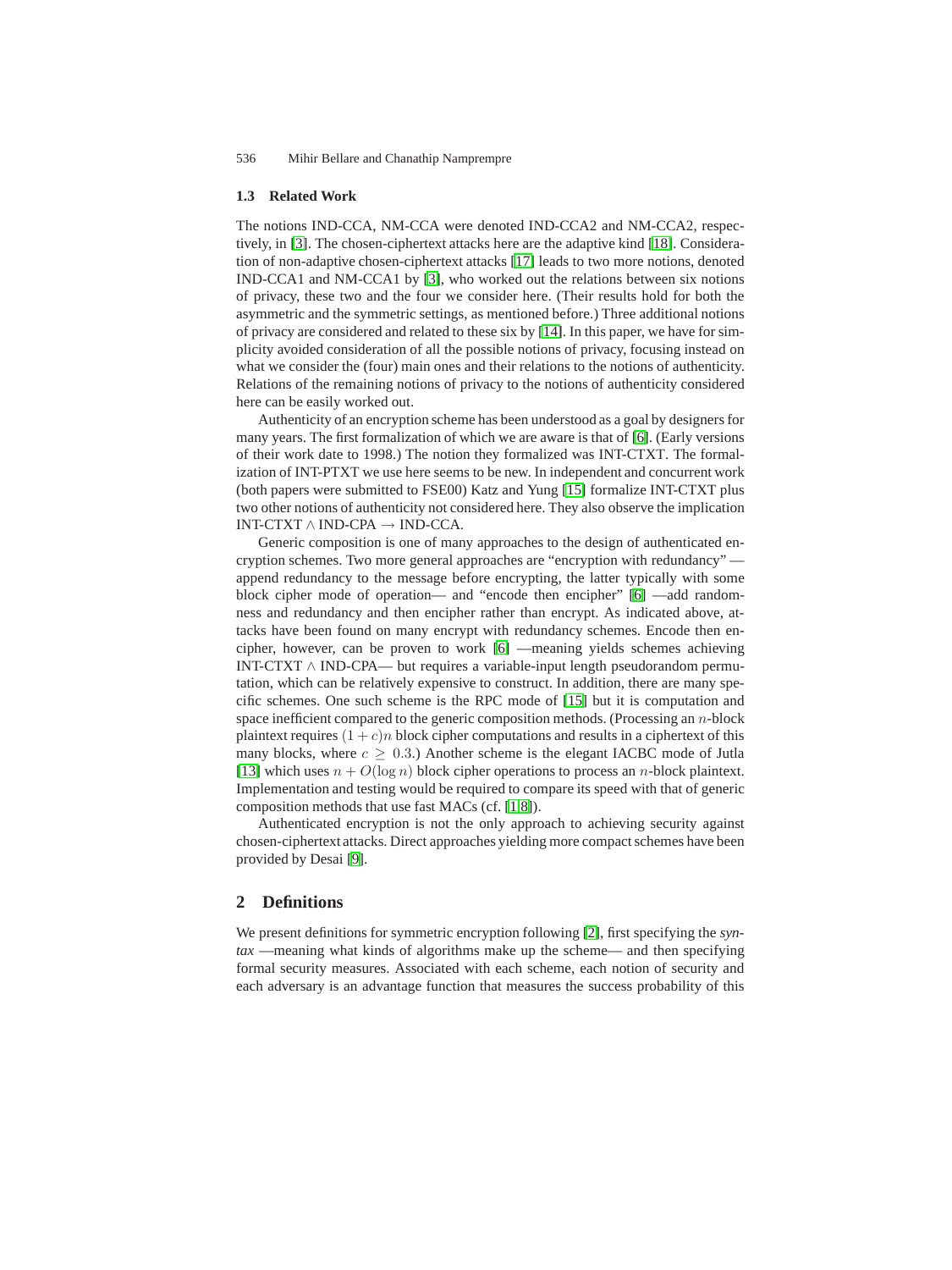adversary as a function of the security parameter. We define asymptotic notions of security result by asking this function to be negligible for adversaries of time complexity polynomial in the security parameter. Concrete security assessments are made by associating to the scheme another advantage function that for each value of the security parameter and given resources for an adversary returns the maximum, over all adversaries limited to the given resources, of the success probability.

The concrete security assessments are important in practical applications— block cipher based schemes have no associated asymptotics. Hence, we provide concrete security assessments for all positive results (implications or proofs that composition methods meet some notion of security). For simplicity, however, negative results (separations or counter-examples) are phrased in the asymptotic style. (Concrete security statements are, however, easily derived from the proofs.)

SYNTAX OF (SYMMETRIC) ENCRYPTION SCHEMES. A *(symmetric) encryption scheme*  $S\mathcal{E} = (\mathcal{K}, \mathcal{E}, \mathcal{D})$  consists of three algorithms. The randomized *key generation* algorithm K takes input a security parameter  $k \in \mathbb{N}$  and returns a key K; we write  $K \xleftarrow{R} \mathcal{K}(k)$ . The *encryption* algorithm  $\mathcal{E}$  could be randomized or stateful. It takes the key K and a *plaintext* M to return a *ciphertext* C; we write  $C \stackrel{R}{\leftarrow} \mathcal{E}_K(M)$ . (If random-<br>ized it flips coins anew on each invocation. If stateful, it uses and then undates a state ized, it flips coins anew on each invocation. If stateful, it uses and then updates a state that is maintained across invocations.) The *decryption* algorithm D is deterministic and stateless. It takes the key  $K$  and a string  $C$  to return either the corresponding plaintext *M* or the symbol  $\bot$ ; we write  $x \leftarrow \mathcal{D}_K(C)$  where  $x \in \{0,1\}^* \cup \{\bot\}$ . We require that  $\mathcal{D}_K(\mathcal{E}_K(M)) = M$  for all  $M \in \{0,1\}^*$ . An authenticated encryption scheme is syntactically identical to an encryption scheme as defined above; we will use the term only to emphasize cases where we are targeting authenticity goals.

PRIVACY. We measure indistinguishability via the "left-or-right" model of [\[2\]](#page-13-1). Define the *left-or-right* oracle  $\mathcal{E}_K(\mathcal{LR}(\cdot,\cdot,b))$ , where  $b \in \{0,1\}$ , to take input  $(x_0, x_1)$  and do the following: if  $b = 0$  it computes  $C \leftarrow \mathcal{E}_K(x_0)$  and returns C; else it computes  $C \leftarrow \mathcal{E}_K(x_1)$  and returns C. The adversary makes oracle queries of the form  $(x_0, x_1)$ consisting of two equal length messages and must guess the bit b. To model chosenciphertext attacks we allow the adversary to also have access to a decryption oracle.

**Definition 1. (Indistinguishability of a Symmetric Encryption Scheme [\[2\]](#page-13-1))** Let  $\mathcal{S}\mathcal{E} = (\mathcal{K}, \mathcal{E}, \mathcal{D})$  be a symmetric encryption scheme. Let  $b \in \{0, 1\}$  and  $k \in \mathbb{N}$ . Let  $A_{\text{cna}}$  be an adversary that has access to the oracle  $\mathcal{E}_K(\mathcal{LR}(\cdot,\cdot,b))$  and let  $A_{\text{cca}}$  be an adversary that has access to the oracles  $\mathcal{E}_K(\mathcal{LR}(\cdot,\cdot,b))$  and  $\mathcal{D}_K(\cdot)$ . Now, we consider the following experiments:

Experiment  $\mathbf{Exp}_{\mathcal{SE},A_{\text{cpa}}}^{\text{ind-cpa-}b}(k)$  $K \stackrel{R}{\leftarrow} \mathcal{K}(k)$  $x \leftarrow A_{\rm cpa}^{\mathcal{E}_K(\mathcal{LR}(\cdot,\cdot,b))}(k)$  $R$ eturn $x$ Experiment  $\mathbf{Exp}_{\mathcal{SE},A_{\text{cca}}}^{\text{ind-cca-}b}(k)$  $K \stackrel{R}{\leftarrow} \mathcal{K}(k)$  $x \leftarrow A_{\text{cca}}^{\mathcal{E}_K(\mathcal{LR}(\cdot,\cdot,b)),\mathcal{D}_K(\cdot)}(k)$ Return $x$ 

Above it is mandated that  $A_{\text{cca}}$  never queries  $\mathcal{D}_K(\cdot)$  on a ciphertext C output by the  $\mathcal{E}_K(\mathcal{LR}(\cdot,\cdot,b))$  oracle, and that the two messages queried of  $\mathcal{E}_K(\mathcal{LR}(\cdot,\cdot,b))$  always have equal length. We define the *advantages* of the adversaries via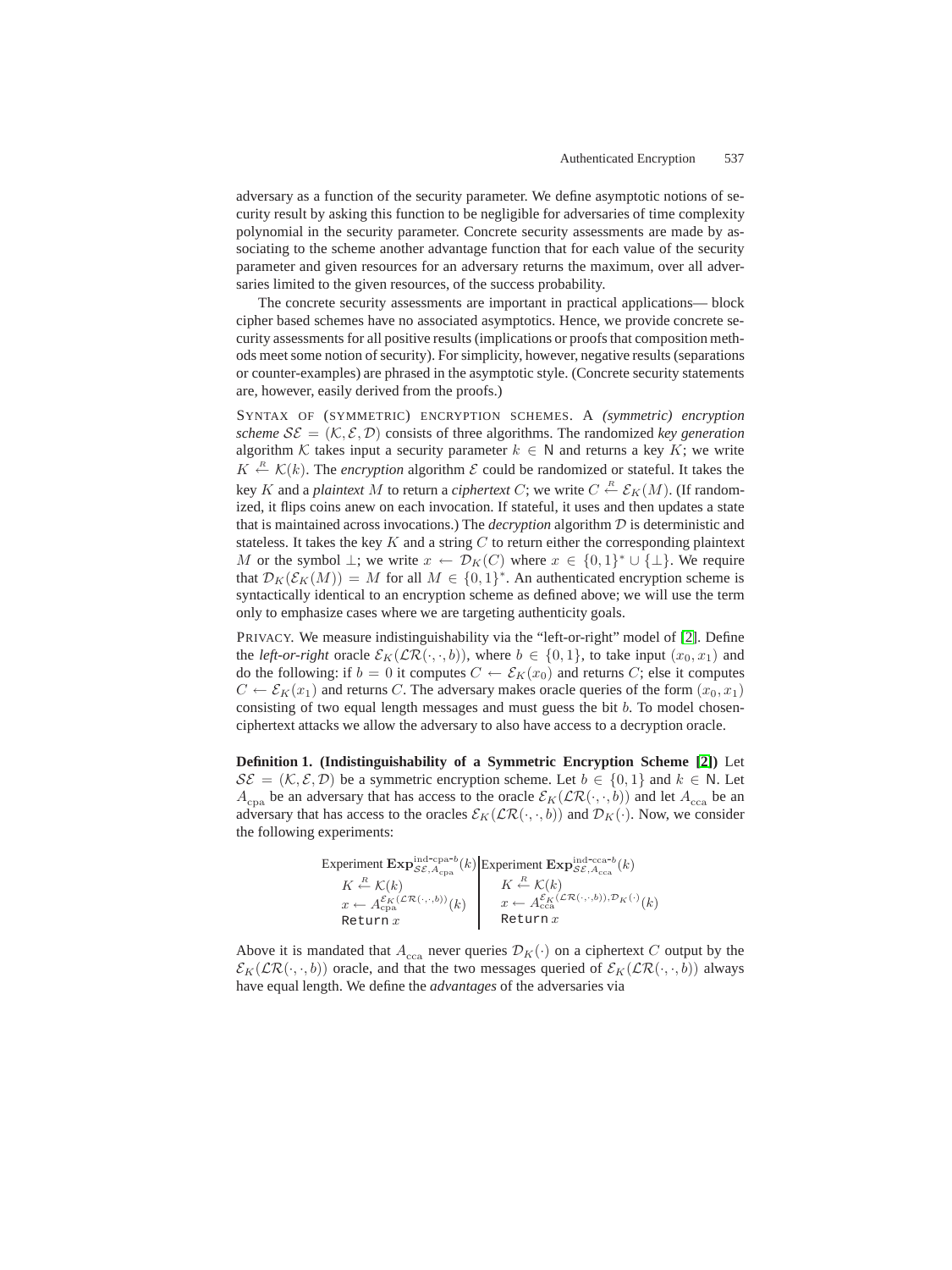$$
\mathbf{Adv}_{\mathcal{SE}, A_{\text{cpa}}}^{\text{ind-cpa}}(k) = \Pr\left[\mathbf{Exp}_{\mathcal{SE}, A_{\text{cpa}}}^{\text{ind-cpa-1}}(k) = 1\right] - \Pr\left[\mathbf{Exp}_{\mathcal{SE}, A_{\text{cpa}}}^{\text{ind-cpa-0}}(k) = 1\right]
$$

$$
\mathbf{Adv}_{\mathcal{SE}, A_{\text{cca}}}^{\text{ind-cca}}(k) = \Pr\left[\mathbf{Exp}_{\mathcal{SE}, A_{\text{cca}}}^{\text{ind-cca-1}}(k) = 1\right] - \Pr\left[\mathbf{Exp}_{\mathcal{SE}, A_{\text{cca}}}^{\text{ind-cca-0}}(k) = 1\right].
$$

We define the *advantage functions of the scheme* as follows. For any integers  $t, q_e, q_d, \mu$ ,

$$
\mathbf{Adv}_{\mathcal{SE}}^{\text{ind-cpa}}(k, t, q_e, \mu) = \max_{A_{\text{cpa}}} \{ \mathbf{Adv}_{\mathcal{SE}, A_{\text{cpa}}}^{\text{ind-cpa}}(k) \}
$$
\n
$$
\mathbf{Adv}_{\mathcal{SE}}^{\text{ind-cca}}(k, t, q_e, q_d, \mu) = \max_{A_{\text{cca}}} \{ \mathbf{Adv}_{\mathcal{SE}, A_{\text{cca}}}^{\text{ind-cca}}(k) \}
$$

where the maximum is over all  $A_{\text{cpa}}$ ,  $A_{\text{cca}}$  with "time complexity" t, each making at most  $q_e$  queries to the  $\mathcal{E}_K(\mathcal{LR}(\cdot,\cdot,b))$  oracle, totaling at most  $\mu$  bits, and, in the case of  $A_{\text{cca}}$ , also making at most  $q_d$  queries to the  $\mathcal{D}_K(\cdot)$  oracle. The scheme  $\mathcal{S}\mathcal{E}$ is said to be *IND-CPA secure* (resp. *IND-CCA secure*) if the function  $\mathbf{Adv}_{\mathcal{SE},A}^{\text{ind-cpa}}(\cdot)$  $\mathcal{SE}_{A}^{m\alpha-cpa}(\cdot)$ (resp.  $\mathbf{Adv}_{\mathcal{SE},A}^{\text{ind--}\text{cca}}(\cdot)$ ) is negligible for any adversary A whose time complexity is poly-<br>nomial in k.

The "time complexity" is the worst case total execution time of the experiment, plus the size of the code of the adversary, in some fixed RAM model of computation. We stress that the the total execution time of the experiment includes the time of *all* operations in the experiment, including the time for key generation and the computation of answers to oracle queries. Thus, when the time complexity is polynomially bounded, so are all the other parameters. This convention for measuring time complexity and other resources of an adversary is used for all definitions in this paper. The advantage function is the maximum probability that the security of the scheme  $\mathcal{SE}$  can be compromised by an adversary using the indicated resources, and is used for concrete security analyses.

We will not use definitions of non-malleability as per [\[10](#page-14-3)[,3\]](#page-13-0) but instead use the equivalent indistinguishability under parallel chosen-ciphertext attack characterization of [\[7\]](#page-13-6). This facilitates our proofs and analyses and also facilitates concrete security measurements. The notation  $\mathcal{D}_K(\cdot)$  denotes the algorithm which takes input a vector  $c = (c_1, \ldots, c_n)$  of ciphertexts and returns the corresponding vector  $p = (\mathcal{D}_K(c_1), \ldots, c_n)$  $\mathcal{D}_K(c_n)$  of plaintexts.

**Definition 2.** (Non-Malleability of a Symmetric Encryption Scheme [\[7\]](#page-13-6)) Let  $S\mathcal{E}$  =  $(\mathcal{K}, \mathcal{E}, \mathcal{D})$  be a symmetric encryption scheme. Let  $b \in \{0, 1\}$  and  $k \in \mathbb{N}$ . Let  $A_{\text{cpa}} =$  $(A_{\text{cpa}_1}, A_{\text{cpa}_2})$  be an adversary that has access to the oracle  $\mathcal{E}_K(\mathcal{LR}(\cdot, \cdot, b))$  and let  $A = (A \cup A)$  be an adversary that has access to the oracles  $\mathcal{E}_{K}(\mathcal{CR}(\cdot, b))$  $A_{\text{cca}} = (A_{\text{cca}_1}, A_{\text{cca}_2})$  be an adversary that has access to the oracles  $\mathcal{E}_K(\mathcal{LR}(\cdot, \cdot, b))$ and  $\mathcal{D}_K(\cdot)$ . Now, we consider the following experiments:

> Experiment  $\mathbf{Exp}_{\mathcal{SE},A_{\text{cpa}}}^{\text{nm-cpa-}b}(k)$  $K \stackrel{R}{\leftarrow} \mathcal{K}(k)$  $(c, s) \leftarrow A_{\text{cpa}_1}^{\mathcal{E}_{K}(\mathcal{LR}(\cdot, \cdot, b))}(k)$  $\boldsymbol{p} \leftarrow \boldsymbol{\mathcal{D}}_K (\boldsymbol{c})$  $x \leftarrow A_{\text{cpa}_2} (\boldsymbol{p}, \boldsymbol{c}, s)$ Return  $x$ Experiment  $\mathbf{Exp}_{\mathcal{SE},A_{\text{cca}}}^{\text{nm-cca-}b}(k)$  $K \stackrel{R}{\leftarrow} \mathcal{K}(k)$  $(c, s) \leftarrow A_{\text{cca}_1}^{\mathcal{E}_{K}(\mathcal{LR}(\cdot, \cdot, b)), \mathcal{D}_{K}(\cdot)}(k)$  $\boldsymbol{p} \leftarrow \boldsymbol{\mathcal{D}}_K(\boldsymbol{c})$  $x \leftarrow A_{\text{cca}_2}(\bm{p}, \bm{c}, s)$  $\texttt{Return } x$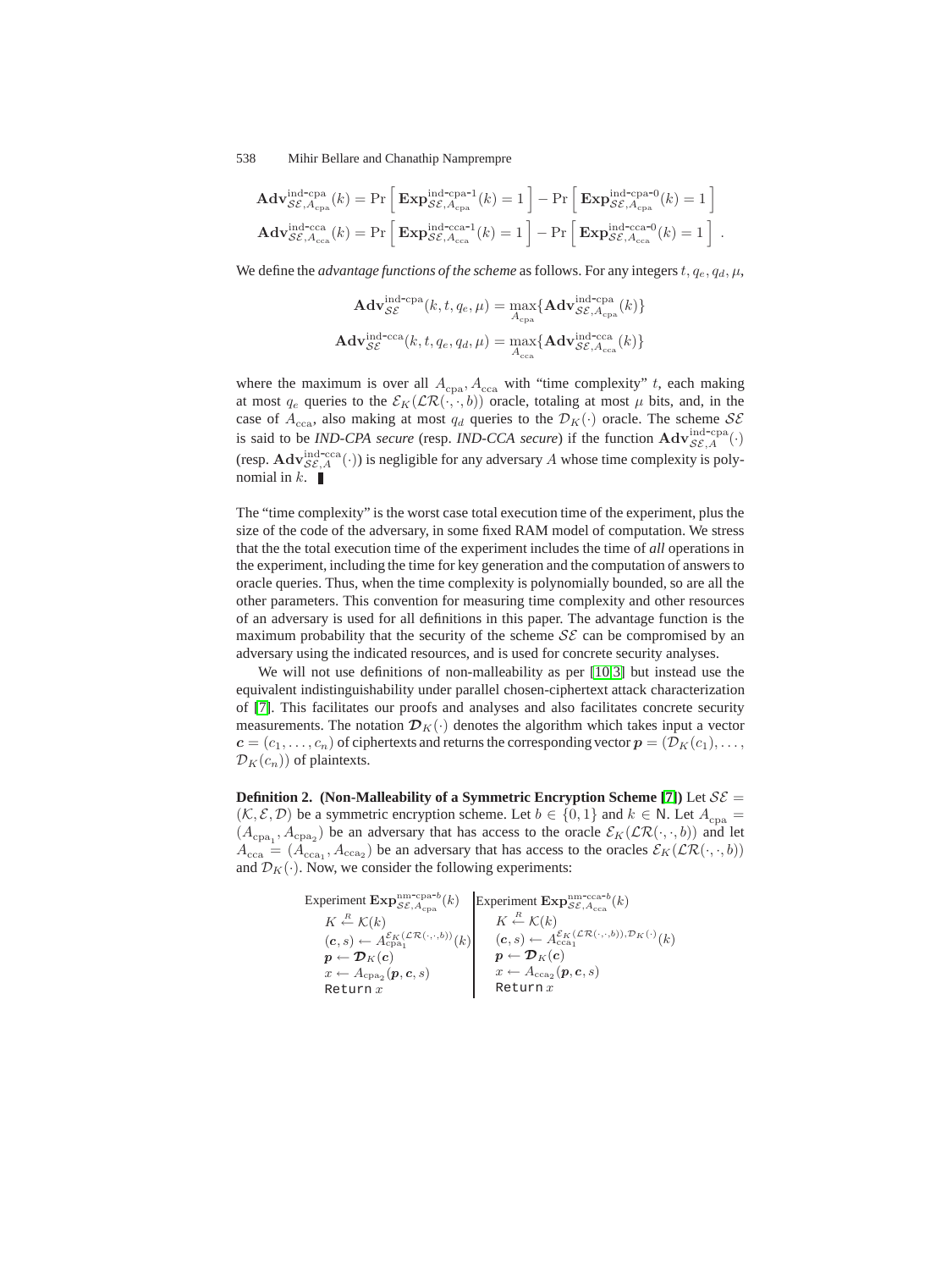Above it is mandated that the vector *c* output by  $A_{\text{cpa}_1}$  does not contain any of the ciphertexts output by the  $\mathcal{E}_K(\mathcal{LR}(\cdot,\cdot,b))$  oracle, and that the pairs of messages queried of  $\mathcal{E}_{K}(\mathcal{LR}(\cdot,\cdot,b))$  are always of equal length. We define the *advantages* of the adversaries via

$$
\mathbf{Adv}_{\mathcal{SE},A_{\text{cpa}}}^{\text{nm-cpa}}(k) = \Pr\left[\mathbf{Exp}_{\mathcal{SE},A_{\text{cpa}}}^{\text{nm-cpa-1}}(k) = 1\right] - \Pr\left[\mathbf{Exp}_{\mathcal{SE},A_{\text{cpa}}}^{\text{nm-cpa-0}}(k) = 1\right] \text{.}
$$
\n
$$
\mathbf{Adv}_{\mathcal{SE},A_{\text{cca}}}^{\text{nm-cca}}(k) = \Pr\left[\mathbf{Exp}_{\mathcal{SE},A_{\text{cca}}}^{\text{nm-cca-1}}(k) = 1\right] - \Pr\left[\mathbf{Exp}_{\mathcal{SE},A_{\text{cca}}}^{\text{nm-cca-0}}(k) = 1\right] \text{.}
$$

We define the *advantage functions of the scheme* as follows. For any integers  $t, q_e, q_d, \mu$ ,

$$
\mathbf{Adv}_{\mathcal{SE}}^{\text{nm-cpa}}(k, t, q_e, \mu) = \max_{A_{\text{cpa}}} \{ \mathbf{Adv}_{\mathcal{SE}, A_{\text{cpa}}}^{\text{nm-cpa}}(k) \}
$$
\n
$$
\mathbf{Adv}_{\mathcal{SE}}^{\text{nm-cca}}(k, t, q_e, q_d, \mu) = \max_{A_{\text{cca}}} \{ \mathbf{Adv}_{\mathcal{SE}, A_{\text{cca}}}^{\text{nm-cca}}(k) \}
$$

where the maximum is over all  $A_{\text{cpa}}$ ,  $A_{\text{cca}}$  with time complexity t, each making at most  $q_e$  queries to the  $\mathcal{E}_K(\mathcal{LR}(\cdot,\cdot,b))$  oracle, totaling at most  $\mu$  bits, and, in the case of  $A_{cca}$ , also making at most  $q_d$  queries to the  $\mathcal{D}_K(\cdot)$  oracle. The scheme  $\mathcal{SE}$  is said to be *NM-CPA secure* (resp. *NM-CCA secure*) if the function  $\mathbf{Adv}_{\mathcal{SE},A}^{\text{nm-cpa}}(\cdot)$  (resp.<br>  $\mathbf{Adv}_{\text{nm-cca}}^{\text{nm-cca}}(\cdot)$ ) is negligible for any adversary *A* whose time complexity is nolynomial  $\mathbf{Adv}_{\mathcal{SE},A}^{\text{nm-cca}}(\cdot)$ ) is negligible for any adversary A whose time complexity is polynomial in  $k$ .  $\blacksquare$ 

INTEGRITY. Now we specify security definitions for integrity (authenticity) of a symmetric encryption scheme  $\mathcal{SE} = (K, \mathcal{E}, \mathcal{D})$ . It is convenient to define an algorithm  $\mathcal{D}_{K}^{*}(\cdot)$  as follows: If  $\mathcal{D}_{K}(C) \neq \bot$ , then return 1 Else return 0. We call this the *ver-*<br>*ification algorithm* or *verification gracle*. The adversary is allowed a chosen-message *ification algorithm* or *verification oracle*. The adversary is allowed a chosen-message attack on the scheme, modeled by giving it access to an encryption oracle  $\mathcal{E}_K(\cdot)$ . It is successful if it makes the verification oracle accept a ciphertext that was not "legitimately produced." Different interpretations of the latter give rise to different notions.

**Definition 3. (Integrity of an Authenticated Encryption Scheme)** Let  $SE =$  $(\mathcal{K}, \mathcal{E}, \mathcal{D})$  be a symmetric encryption scheme. Let  $k \in \mathbb{N}$ , and let  $A_{\text{ptxt}}$  and  $A_{\text{ctxt}}$  be adversaries each of which has access to two oracles:  $\mathcal{E}_K(\cdot)$  and  $\mathcal{D}_K^*(\cdot)$ . Consider these experiments experiments.

Experiment  $\mathbf{Exp}_{\mathcal{SE},\mathcal{A}_{\text{ptxt}}}^{\text{int-ptxt}}(k)$  $K \stackrel{R}{\leftarrow} \mathcal{K}(k)$ If  $A_{\text{ptxt}}^{\mathcal{E}_K(\cdot), \mathcal{D}_K^*(\cdot)}(k)$  makes a query C to the oracle  $\mathcal{D}_K^*(\cdot)$  such that  $-\mathcal{D}^*_K(C)$  returns 1, and  $-M \stackrel{\text{def}}{=} \mathcal{D}_K(C)$  was never a query to  $\mathcal{E}_K(\cdot)$ then return 1 else return 0. Experiment  $\text{Exp}_{\mathcal{SE},\mathcal{A}_{\text{ctxt}}}^{\text{int-ctxt}}(k)$  $K \stackrel{R}{\leftarrow} \mathcal{K}(k)$ If  $A_{\text{ctxt}}^{\mathcal{E}_K(\cdot), \mathcal{D}_K^*(\cdot)}(k)$  makes a query C to the oracle  $\mathcal{D}_K^*(\cdot)$  such that  $-\mathcal{D}^*_K(C)$  returns 1, and  $-C$  was never a response of  $\mathcal{E}_K(\cdot)$ then return 1 else return 0.

We define the *advantages* of the adversaries via

$$
\mathbf{Adv}_{\mathcal{SE},A_{\text{ptxt}}}^{\text{int-ptxt}}(k) = \Pr \left[ \mathbf{Exp}_{\mathcal{SE},A_{\text{ptxt}}}^{\text{int-ptxt}}(k) = 1 \right]
$$

$$
\mathbf{Adv}_{\mathcal{SE},A_{\text{ctxt}}}^{\text{int-ctxt}}(k) = \Pr \left[ \mathbf{Exp}_{\mathcal{SE},A_{\text{ctxt}}}^{\text{int-ctxt}}(k) = 1 \right]
$$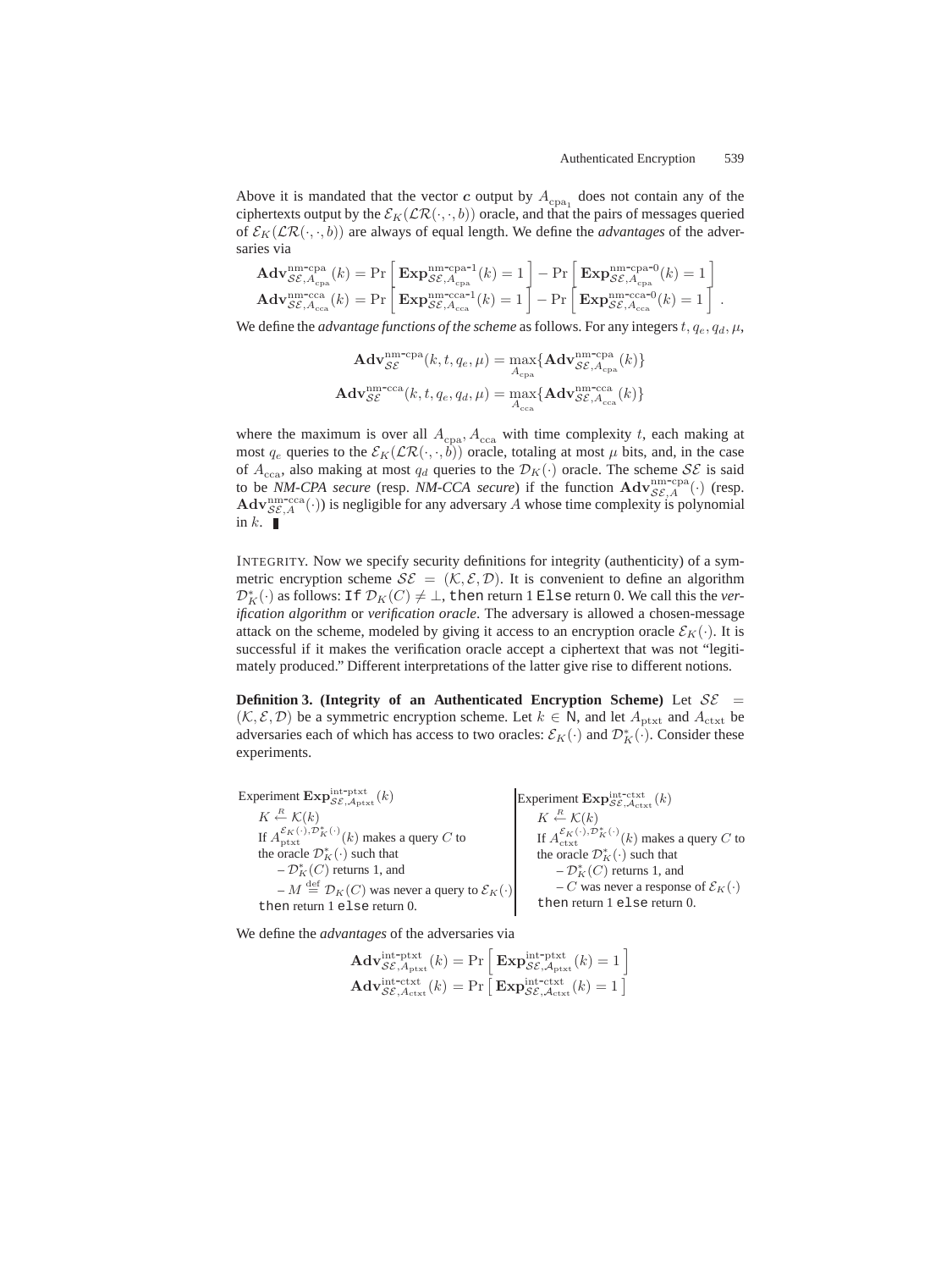We define the *advantage functions of the scheme* as follows. For any integers  $t, q_e, q_d, \mu$ ,

$$
\mathbf{Adv}_{\mathcal{SE}}^{\text{int-put}}(k, t, q_e, q_d, \mu) = \max_{A_{\text{ptxt}}} \{ \mathbf{Adv}_{\mathcal{SE}, A_{\text{ptxt}}}^{\text{int-put}}(k) \}
$$
\n
$$
\mathbf{Adv}_{\mathcal{SE}}^{\text{int-ctxt}}(k, t, q_e, q_d, \mu) = \max_{A_{\text{ctxt}}} \{ \mathbf{Adv}_{\mathcal{SE}, A_{\text{ctxt}}}^{\text{int-ctx}}(k) \}
$$

where the maximum is over all  $A_{\text{ptxt}}$ ,  $A_{\text{ctxt}}$  with time complexity t, each making at most  $q_e$  queries to the oracle  $\mathcal{E}_K(\cdot)$  and at most  $q_d$  queries to  $\mathcal{D}_K^*(\cdot)$  such that the sum of the lengths of all oracle queries is at most  $\mu$  bits. The scheme *SS* is said to be *INT PTYT* the lengths of all oracle queries is at most  $\mu$  bits. The scheme  $\mathcal{SE}$  is said to be *INT-PTXT secure* (resp. *INT-CTXT secure*) if the function  $\mathbf{Adv}_{\mathcal{SE},A}^{\text{int-ptxt}}(\cdot)$  (resp.  $\mathbf{Adv}_{\mathcal{SE},A}^{\text{int-ext}}(\cdot)$ ) is negligible for any adversary A whose time complexity is polynomial in  $k$ negligible for any adversary A whose time complexity is polynomial in  $k$ .

MESSAGE AUTHENTICATION SCHEMES. A *message authentication scheme* MA =  $(K, \mathcal{T}, \mathcal{V})$  consists of three algorithms. The randomized *key generation* algorithm K takes input a security parameter  $k \in \mathbb{N}$  and returns a key K; we write  $K \stackrel{R}{\leftarrow} \mathcal{K}(k)$ .<br>The *tagging* algorithm  $\mathcal{T}$  could be either randomized or stateful. It takes the key K The *tagging* algorithm  $T$  could be either randomized or stateful. It takes the key  $K$ and a message M to return a *tag*  $\sigma$ ; we write  $\sigma \stackrel{R}{\leftarrow} T_K(M)$ . The *verification* algorithm  $\mathcal{V}$  is deterministic. It takes the key K a message M and a candidate tag  $\sigma$  for M V is deterministic. It takes the key K, a message M, and a candidate tag  $\sigma$  for M to return a bit v; we write  $v \leftarrow V_K(M, \sigma)$ . We require that  $V_K(M, \mathcal{T}_K(M)) = 1$ for all  $M \in \{0,1\}^*$ . The scheme is said to be deterministic if the tagging algorithm is deterministic and verification is done via tag re-computation. We sometimes call a message authentication scheme a MAC, and also sometimes call the tag  $\sigma$  a MAC.

Security for message authentication considers an adversary  $F$  who is allowed a chosen-message attack, modeled by allowing it access to an oracle for  $T_K(\cdot)$ . F is "successful" if it can make the verifying oracle  $V_K(\cdot, \cdot)$  accept a pair  $(M, \sigma)$  that was not "legitimately produced." There are two possible conventions with regard to what "legitimately produced" can mean, leading to two measures of advantage. In the following definition, we use the acronyms WUF-CMA and SUF-CMA respectively for weak and strong unforgeability against chosen-message attacks.

**Definition 4.** (Message Authentication Scheme Security) Let  $MA = (K, T, V)$  be a message authentication scheme. Let  $k \in \mathbb{N}$ , and let  $F_w$  and  $F_s$  be adversaries that have access to two oracles:  $\mathcal{T}_K(\cdot)$  and  $\mathcal{V}_K(\cdot, \cdot)$ . Consider the following experiment:

Experiment  $\text{Exp}_{\mathcal{MA},\mathcal{F}_{\text{w}}}^{\text{wuf-cma}}(k)$  $K \stackrel{R}{\leftarrow} \mathcal{K}(k)$ If  $F_w^{\mathcal{T}_K(\cdot),\mathcal{V}_K(\cdot,\cdot)}(k)$  makes a query  $(M,\sigma)$ to the oracle  $V_K(\cdot, \cdot)$  such that  $-V_K(M, \sigma)$  returns 1, and  $-M$  was never queried to the oracle  $T_K(\cdot)$ , then return 1 else return 0. Experiment  $\mathbf{Exp}_{\mathcal{MA},\mathcal{F}_s}^{\text{suf-cma}}(k)$  $K \stackrel{R}{\leftarrow} \mathcal{K}(k)$ If  $F_s^{\tau_K(\cdot),\nu_K(\cdot,\cdot)}(k)$  makes a query  $(M,\sigma)$ to the oracle  $\mathcal{V}_K(\cdot, \cdot)$  such that  $-V_K(M, \sigma)$  returns 1, and  $-\sigma$  was never returned by the oracle  $\mathcal{T}_K(\cdot)$  in response to query M, then return 1 else return 0.

We define the *advantages* of the forgers via

$$
\mathbf{Adv}_{\mathcal{MA},F_{\text{w}}}^{\text{wuf-cma}}(k) = \Pr \left[ \mathbf{Exp}_{\mathcal{MA},F_{\text{w}}}^{\text{wuf-cma}}(k) = 1 \right]
$$

$$
\mathbf{Adv}_{\mathcal{MA},F_{\text{s}}}^{\text{suf-cma}}(k) = \Pr \left[ \mathbf{Exp}_{\mathcal{MA},F_{\text{s}}}^{\text{suf-cma}}(k) = 1 \right]
$$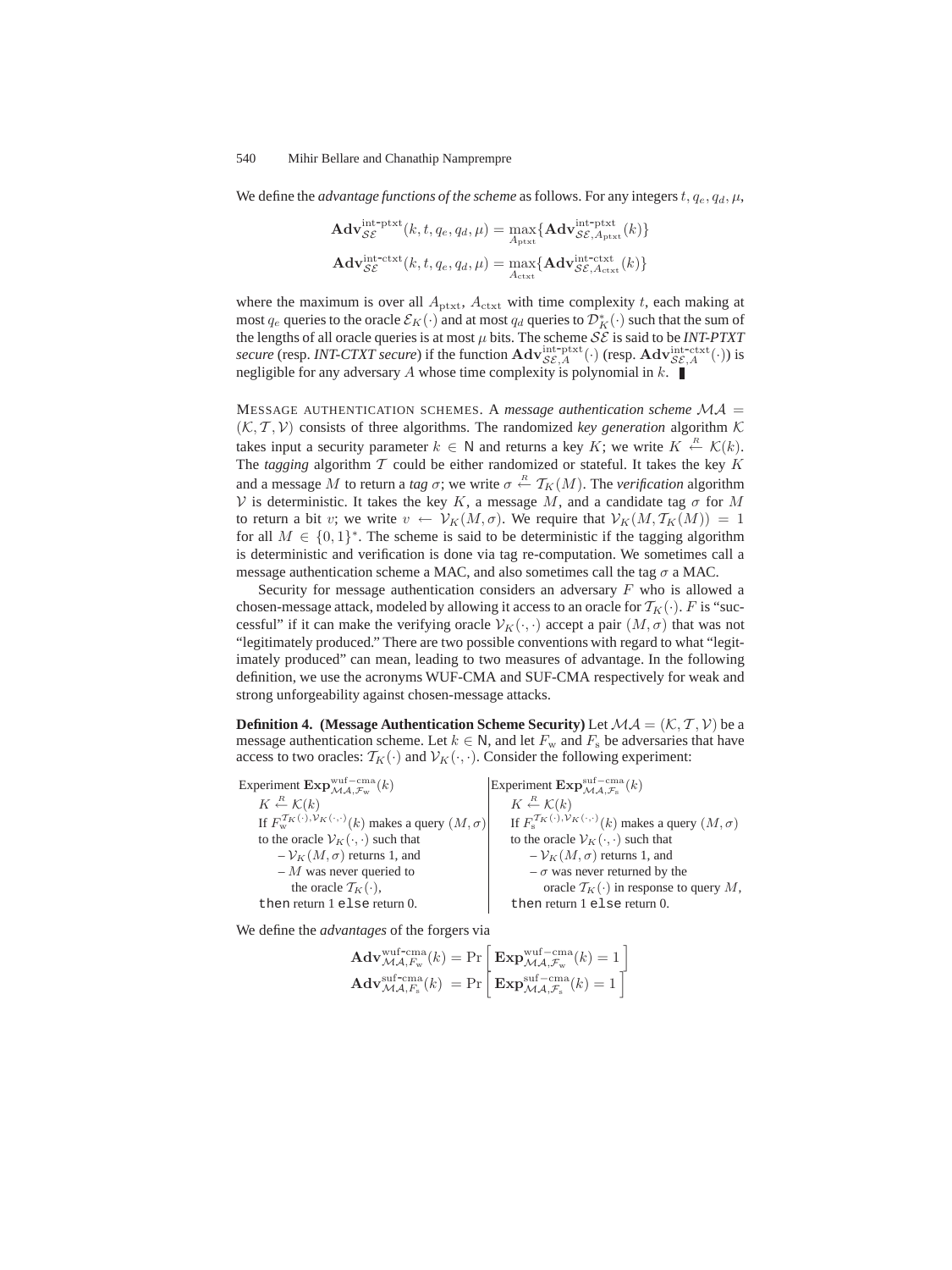We define the *advantage functions of the scheme* as follows. For any integers  $t, q_t, q_v, \mu$ ,

$$
\begin{aligned} \mathbf{Adv}_{\mathcal{MA}}^{\text{wuf-cma}}(k,t,q_t,q_v,\mu) &= \max_{F_{\text{w}}} \{\mathbf{Adv}_{\mathcal{MA},F_{\text{w}}}^{\text{wuf-cma}}(k)\}\\ \mathbf{Adv}_{\mathcal{MA}}^{\text{suf-cma}}(k,t,q_t,q_v,\mu) &= \max_{F_{\text{s}}} \{\mathbf{Adv}_{\mathcal{MA},F_{\text{s}}}^{\text{suf-cma}}(k)\} \end{aligned}
$$

where the maximum is over all  $F_w$ ,  $F_s$  with time complexity t, making at most  $q_t$  oracle queries to  $T_K(\cdot)$  and at most  $q_v$  oracle queries to  $V_K(\cdot, \cdot)$  such that the sum of the lengths of all oracle queries is at most  $\mu$  bits. The scheme  $\mathcal{MA}$  is said to be  $WUF\text{-}CMA$ *secure* (resp. *SUF-CMA secure*) if the function  $\mathbf{Adv}_{\mathcal{MA},F}^{\text{wuf-cma}}(\cdot)$  (resp.  $\mathbf{Adv}_{\mathcal{MA},F}^{\text{suf-cma}}(\cdot)$ ) is negligible for any forger F whose time complexity is polynomial in  $k$ .

## **3 Relations among Notions**

In this section, we state the formal versions of the results summarized in Figure [1.](#page-2-0) We begin with the implications and then move to the separations. All proofs are in the full version of this paper [\[5\]](#page-13-7). The first implication, below, is a triviality:

**Theorem 1.** *(INT-CTXT*  $\rightarrow$  *INT-PTXT) Let* SE *be an encryption scheme. If* SE *is INT-CTXT secure, then it is INT-PTXT secure as well. Concretely:*

<span id="page-10-3"></span><span id="page-10-1"></span><span id="page-10-0"></span>
$$
\mathbf{Adv}_{\mathcal{SE}}^{\text{int-ptxt}}(k, t, q_e, q_d, \mu) \leq \mathbf{Adv}_{\mathcal{SE}}^{\text{int-ctxt}}(k, t, q_e, q_d, \mu) . \blacksquare
$$

The next implication is more interesting:

**Theorem 2.** *(INT-CTXT*  $\land$  *IND-CPA*  $\rightarrow$  *IND-CCA) Let* SE *be an encryption scheme. If* SE *is INT-CTXT secure and IND-CPA secure, then it is IND-CCA secure. Concretely:*

 $\mathbf{Adv}_{\mathcal{SE}}^{\mathrm{ind}\text{-}\mathrm{cca}}(k, t, q_e, q_d, \mu) \leq 2\cdot \mathbf{Adv}_{\mathcal{SE}}^{\mathrm{int}\text{-}\mathrm{ctxt}}(k, t, q_e, q_d, \mu) + \mathbf{Adv}_{\mathcal{SE}}^{\mathrm{ind}\text{-}\mathrm{cpa}}(k, t, q_e, \mu) \;.$ 

Next we have the formal statements of the separation results.

**Proposition 1.** *(IND-CCA*  $\rightarrow$  *INT-PTXT) Given a symmetric encryption scheme* SE *which is IND-CCA secure, we can construct a symmetric encryption scheme*  $\mathcal{SE}'$  *which is also IND-CCA secure but is not INT-PTXT secure.*

<span id="page-10-2"></span>**Proposition 2.** *(INT-PTXT*  $\land$  *IND-CPA*  $\land$  *NM-CPA) Given a symmetric encryption scheme* SE *which is both INT-PTXT secure and IND-CPA secure, we can construct a symmetric encryption scheme*  $SE'$  *which is also both INT-PTXT secure and IND-CPA secure but is not NM-CPA secure.*

## <span id="page-10-4"></span>**4 Security of the Composite Schemes**

We now present the formal security results for the composite schemes as summarized in Figure [3.](#page-3-2) The proofs can be found in the full version of this paper [\[5\]](#page-13-7). Proofs for the results of Figure [2](#page-3-1) are omitted.

Throughout this section,  $\mathcal{SE} = (\mathcal{K}_e, \mathcal{E}, \mathcal{D})$  is a given symmetric encryption scheme which is IND-CPA secure,  $\mathcal{MA} = (\mathcal{K}_m, \mathcal{T}, \mathcal{V})$  is a given message authentication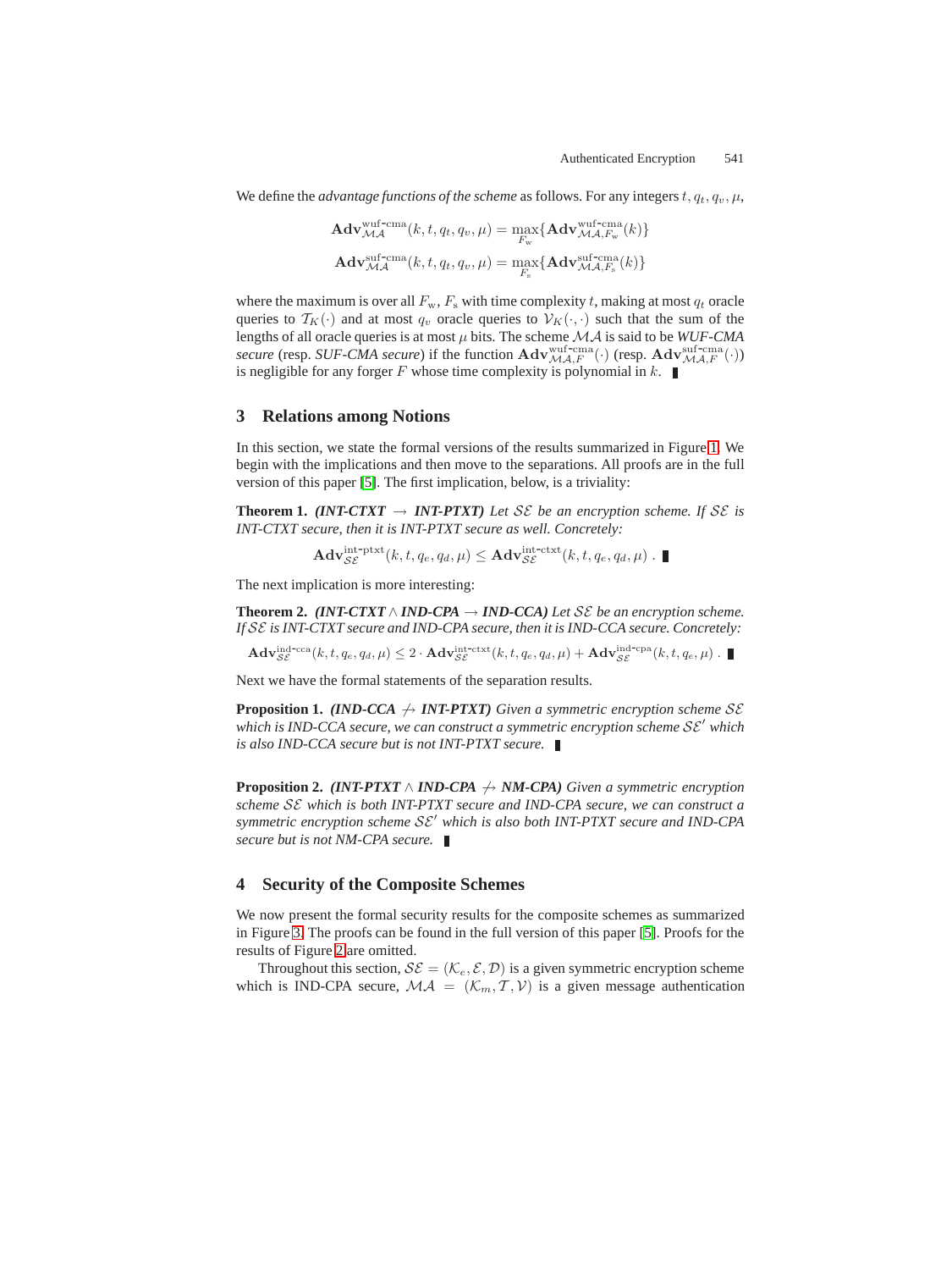scheme which is SUF-CMA secure, and  $\overline{\mathcal{SE}} = (\overline{\mathcal{K}}, \overline{\mathcal{E}}, \overline{\mathcal{D}})$  is a composite scheme according to one of the three methods we are considering. The presentation below is method by method, and in each case we begin by specifying the method in more detail.

We make the simplifying assumption that  $D$  never returns  $\bot$ . It can take any string as input, and the output is always some string. (This is without loss of generality because we can modify D so that instead of returning  $\bot$  it just returns some default message. Security under chosen-plaintext attack is unaffected.) However,  $\overline{\mathcal{D}}$  can and will return  $\perp$  at times, and this is crucial for integrity.

ENCRYPT-AND-MAC PLAINTEXT. The composite scheme is defined as follows:

Algorithm  $\mathcal{K}(k)$  $K_e \stackrel{R}{\leftarrow} \mathcal{K}_e(k)$  $K_m \stackrel{R}{\leftarrow} \mathcal{K}_m(k)$ Return K*e*, K*m* Algorithm  ${\cal E}_{\langle K_e, K_m \rangle}(M)$  $C' \leftarrow \mathcal{E}_{K_e}(M)$  $\tau \leftarrow \mathcal{T}_{K_m}(M)$  $C \leftarrow C' \| \tau$ Return  $C$ Algorithm  $\mathcal{D}_{\langle K_e, K_m \rangle}(C)$ Parse C as  $C'$   $\|\tau\|$  $M \leftarrow \mathcal{D}_{K_e}(C')$  $v \leftarrow \mathcal{V}_{K_m}(M, \tau)$ If  $v = 1$ , return  $M$ else return ⊥.

This composition method does not preserve privacy because the MAC could reveal information about the plaintext.

**Proposition 3.** *(Encrypt-and-MAC plaintext method is not IND-CPA secure) Given a IND-CPA secure symmetric encryption scheme* SE *and a SUF-CMA secure message authentication scheme* MA*, we can construct a message authentication scheme* MA *such that* MA *is SUF-CMA secure, but the composite scheme* SE *formed by the* encrypt-and-MAC plaintext *composition method based on* SE *and* MA *is not IND-CPA secure.*

Since both IND-CCA and NM-CPA imply IND-CPA, this means that this composition method is also *neither* IND-CCA *nor* NM-CPA secure.

The encrypt-and-MAC plaintext composition method, however, inherits the integrity of the MAC in a direct way:

**Theorem 3.** *(Encrypt-and-MAC plaintext method is INT-PTXT secure) Let* SE *be a symmetric encryption scheme, let* MA *be a message authentication scheme, and let* SE *be the encryption scheme obtained from* SE *and* MA *via the* encrypt-and-MAC plaintext *composition method. Then, if* MA *is SUF-CMA secure, then* SE *is INT-PTXT secure. Concretely:*

$$
\mathbf{Adv}_{\overline{\mathcal{SE}}}^{\text{int-ptxt}}(k, t, q_e, q_d, \mu) \leq \mathbf{Adv}_{\mathcal{MA}}^{\text{suf-cma}}(k, t, q_e, q_d, \mu) . \blacksquare
$$

However, this composition method fails in general to provide integrity of ciphertexts. This is because there are secure encryption schemes with the property that a ciphertext can be modified without changing its decryption. When such an encryption scheme is used as the base symmetric encryption scheme, an adversary can query the encryption oracle, modify part of the response, and still submit the result to the verification oracle as a valid ciphertext. The following proposition states this result.

**Proposition 4.** *(Encrypt-and-MAC plaintext method is not INT-CTXT secure) Given a IND-CPA secure symmetric encryption scheme* SE *and a SUF-CMA secure message*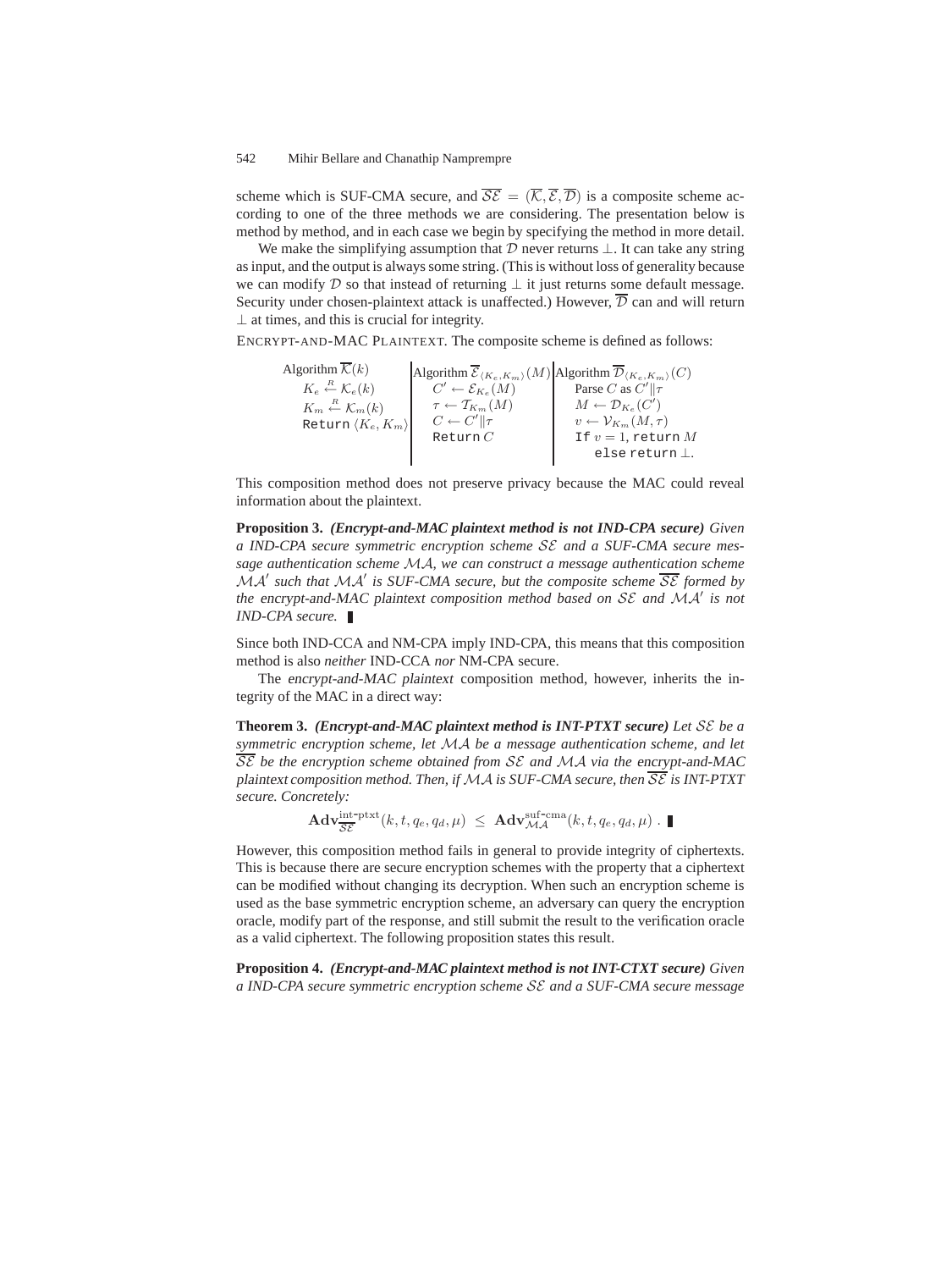*authentication scheme*MA*, we can construct a symmetric encryption scheme* SE *such that*  $SE'$  *is IND-CPA secure, but the composite scheme*  $\overline{SE}$  *formed by the encrypt-and-*MAC plaintext *composition method based on*  $SE'$  *and*  $MA$  *is not INT-CTXT secure.* 

MAC-THEN-ENCRYPT. The composite scheme is defined as follows:

| Algorithm $\overline{\mathcal{K}}(k)$           | Algorithm $\overline{\mathcal{E}}_{(K_e,K_m)}(M)$ Algorithm $\overline{\mathcal{D}}_{(K_e,K_m)}(C)$ |                                          |
|-------------------------------------------------|-----------------------------------------------------------------------------------------------------|------------------------------------------|
| $K_e \stackrel{R}{\leftarrow} \mathcal{K}_e(k)$ | $\tau \leftarrow \mathcal{T}_{K_m}(M)$                                                              | $M' \leftarrow \mathcal{D}_{K_e}(C)$     |
| $K_m \stackrel{R}{\leftarrow} \mathcal{K}_m(k)$ | $C \leftarrow \mathcal{E}_{K_e}(M  \tau)$                                                           | Parse $M'$ as $M  \tau$                  |
| Return $\langle K_e, K_m \rangle$               | Return $C$                                                                                          | $v \leftarrow \mathcal{V}_{K_m}(M,\tau)$ |
|                                                 |                                                                                                     | If $v=1$ , return M                      |
|                                                 |                                                                                                     | else return $\perp$ .                    |

The MAC-then-encrypt composition method preserves both privacy against chosenplaintext attack and integrity of plaintexts, as stated in the following theorem.

**Theorem 4.** *(MAC-then-encrypt method is both INT-PTXT and IND-CPA secure) Let* MA *be a message authentication scheme, and let* SE *be a symmetric encryption scheme secure against chosen-plaintext attacks. Let* SE *be the encryption scheme obtained from SE and MA via the MAC-then-encrypt composition method. Then, if MA* is SUF-CMA secure, then  $\overline{\mathcal{SE}}$  is INT-PTXT secure. Furthermore, if  $\mathcal{SE}$  is IND-CPA se*cure, then so is* SE*. Concretely:*

$$
\mathbf{Adv}_{\overline{\mathcal{SE}}}^{\text{int-ptxt}}(k, t_i, q_e, q_d, \mu_i) \leq \mathbf{Adv}_{\mathcal{MA}}^{\text{suf-cma}}(k, t_i, q_e, q_d, \mu_i)
$$
  

$$
\mathbf{Adv}_{\overline{\mathcal{SE}}}^{\text{ind-cpa}}(k, t_p, q, \mu_p) \leq \mathbf{Adv}_{\mathcal{SE}}^{\text{ind-cpa}}(k, t_p, q, \mu_p) . \blacksquare
$$

However, the base encryption scheme might be malleable, and this will be inherited by the composite scheme.

**Proposition 5.** *(MAC-then-encrypt method is not NM-CPA secure) Given a IND-CPA secure symmetric encryption scheme* SE *and a SUF-CMA secure message authentication scheme*  $MA$ *, we can construct a symmetric encryption scheme*  $SE'$  *such that*  $SE'$ *is IND-CPA secure, but the composite scheme*  $\overline{\mathcal{SE}}$  *formed by the MAC-then-encrypt composition method based on*  $SE'$  *and*  $MA$  *is not NM-CPA secure.* 

Since IND-CCA implies NM-CPA, this composition method is also *not* IND-CCA secure. Furthermore, the fact that it is IND-CPA secure but not NM-CPA secure implies that it is not INT-CTXT secure.

ENCRYPT-THEN-MAC. The composite scheme is defined as follows:

Algorithm  $\overline{\mathcal{K}}(k)$  $K_e \stackrel{R}{\leftarrow} \mathcal{K}_e(k)$  $K_m \stackrel{R}{\leftarrow} \mathcal{K}_m(k)$ Return K*e*, K*m* Algorithm  ${\cal E}_{\langle K_e, K_m \rangle}(M)$  $C' \leftarrow \mathcal{E}_{K_e}(M)$  $\tau' \leftarrow \mathcal{T}_{K_m}(C')$  $C \leftarrow C' \Vert \tau'$ Return  $C$ Algorithm  $\mathcal{D}_{\langle K_e, K_m \rangle}(C)$ Parse C as  $C' \|\tau'$  $M \leftarrow \mathcal{D}_{K_e}(C')$  $v \leftarrow \mathcal{V}_{K_m}(C',\tau')$ If  $v = 1$ , return  $M$ else return ⊥.

The following theorem implies that the encrypt-then-MAC composition method is IND-CPA, IND-CCA, NM-CPA, INT-PTXT and INT-CTXT secure.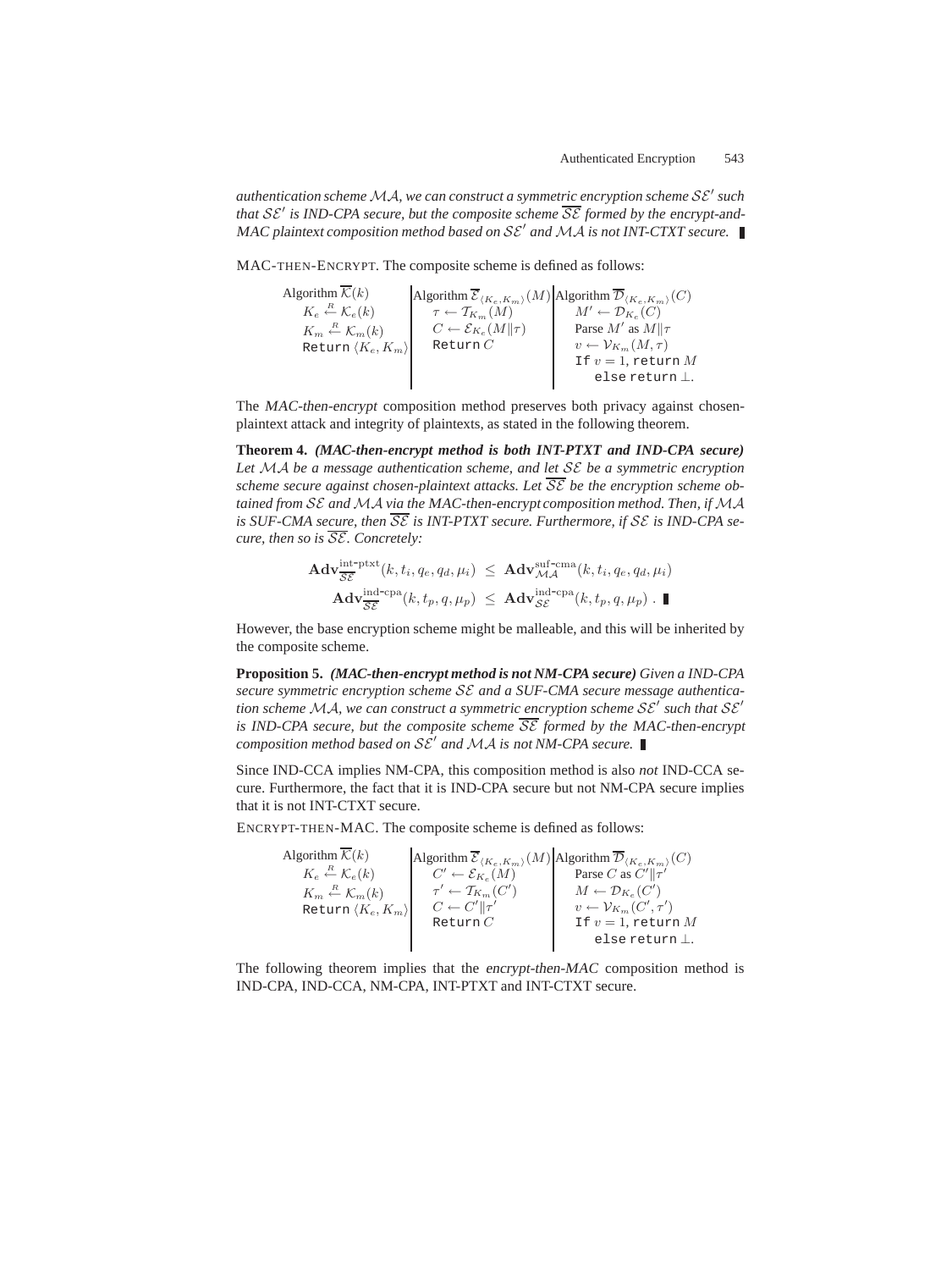**Theorem 5.** *(Encrypt-then-MAC method is INT-CTXT, IND-CPA, and IND-CCA secure) Let* SE *be a symmetric encryption scheme, and let* MA *be a message authentication scheme. Let* SE *be the authenticated encryption scheme obtained from* SE *and* MA *via the* encrypt-then-MAC *composition method. Then, if* MA *is SUF-CMA secure, then* SE *is INT-CTXT secure. If* SE *is IND-CPA secure, then so is* SE*. And if we have both of the previous conditions, then*  $\overline{SE}$  *is IND-CCA secure. Concretely:* 

$$
\begin{array}{rcl} \mathbf{Adv}_{\overline{\mathcal{SE}}}^{\text{int-ctxt}}(k,t_2,q_2,q_2',\mu_2) & \leq & \mathbf{Adv}_{\mathcal{MA}}^{\text{suf-cma}}(k,t_2,q_2,q_2',\mu_2) \\ \mathbf{Adv}_{\overline{\mathcal{SE}}}^{\text{ind-cpa}}(k,t_3,q_3,\mu_3) & \leq & \mathbf{Adv}_{\mathcal{SE}}^{\text{ind-cpa}}(k,t_3,q_3,\mu_3) \end{array}
$$

*and*

$$
\mathbf{Adv}_{\overline{\mathcal{SE}}}^{\text{ind-cca}}(k, t_4, q_4, q'_4, \mu_4) \leq
$$
  
2 · 
$$
\mathbf{Adv}_{\mathcal{MA}}^{\text{suf-cma}}(k, t_4, q_4, q'_4, \mu_4) + \mathbf{Adv}_{\mathcal{SE}}^{\text{ind-cpa}}(k, t_4, q_4, \mu_4) \cdot \blacksquare
$$

# **Acknowledgments**

The authors are supported in part by a 1996 Packard Foundation Fellowship in Science and Engineering and NSF CAREER Award CCR-9624439.

## <span id="page-13-2"></span>**References**

- 1. M. BELLARE, R. CANETTI AND H. KRAWCZYK, "Keying hash functions for message authentication," Advances in Cryptology – Crypto '96, LNCS Vol. 1109, N. Koblitz ed., Springer-Verlag, 1996.
- <span id="page-13-1"></span>2. M. BELLARE, A. DESAI, E. JOKIPII AND P. ROGAWAY, "A concrete security treatment of symmetric encryption: Analysis of the DES modes of operation," Proc. of the 38th IEEE FOCS, IEEE, 1997.
- <span id="page-13-0"></span>3. M. BELLARE, A. DESAI, D. POINTCHEVAL AND P. ROGAWAY, "Relations among notions of security for public-key encryption schemes," Advances in Cryptology – Crypto '98, LNCS Vol. 1462, H. Krawczyk ed., Springer-Verlag, 1998.
- <span id="page-13-4"></span>4. M. BELLARE, J. KILIAN, P. ROGAWAY, "The security of the cipher block chaining message authentication code," Advances in Cryptology – Crypto '94, LNCS Vol. 839, Y. Desmedt ed., Springer-Verlag, 1994.
- <span id="page-13-7"></span>5. M. BELLARE, C. NAMPREMPRE, "Authenticated Encryption: Relations among notions and analysis of the generic composition paradigm," Full version of this paper, available via http://www-cse.ucsd.edu/users/mihir.
- <span id="page-13-5"></span>6. M. BELLARE AND P. ROGAWAY, "Encode-then-encipher encryption: How to exploit nonces or redundancy in plaintexts for efficient cryptography," Advances in Cryptology – ASIACRYPT '00, LNCS Vol. ??, T. Okamoto ed., Springer-Verlag, 2000.
- <span id="page-13-6"></span>7. M. BELLARE AND A. SAHAI, "Non-Malleable Encryption: Equivalence between Two Notions, and an Indistinguishability-Based Characterization," Advances in Cryptology – Crypto '99, LNCS Vol. 1666, M. Wiener ed., Springer-Verlag, 1999.
- <span id="page-13-3"></span>8. J. BLACK, S. HALEVI, H. KRAWCZYK, T. KROVETZ AND P. ROGAWAY, "UMAC: Fast and secure message authentication," Advances in Cryptology – Crypto '99, LNCS Vol. 1666, M. Wiener ed., Springer-Verlag, 1999.